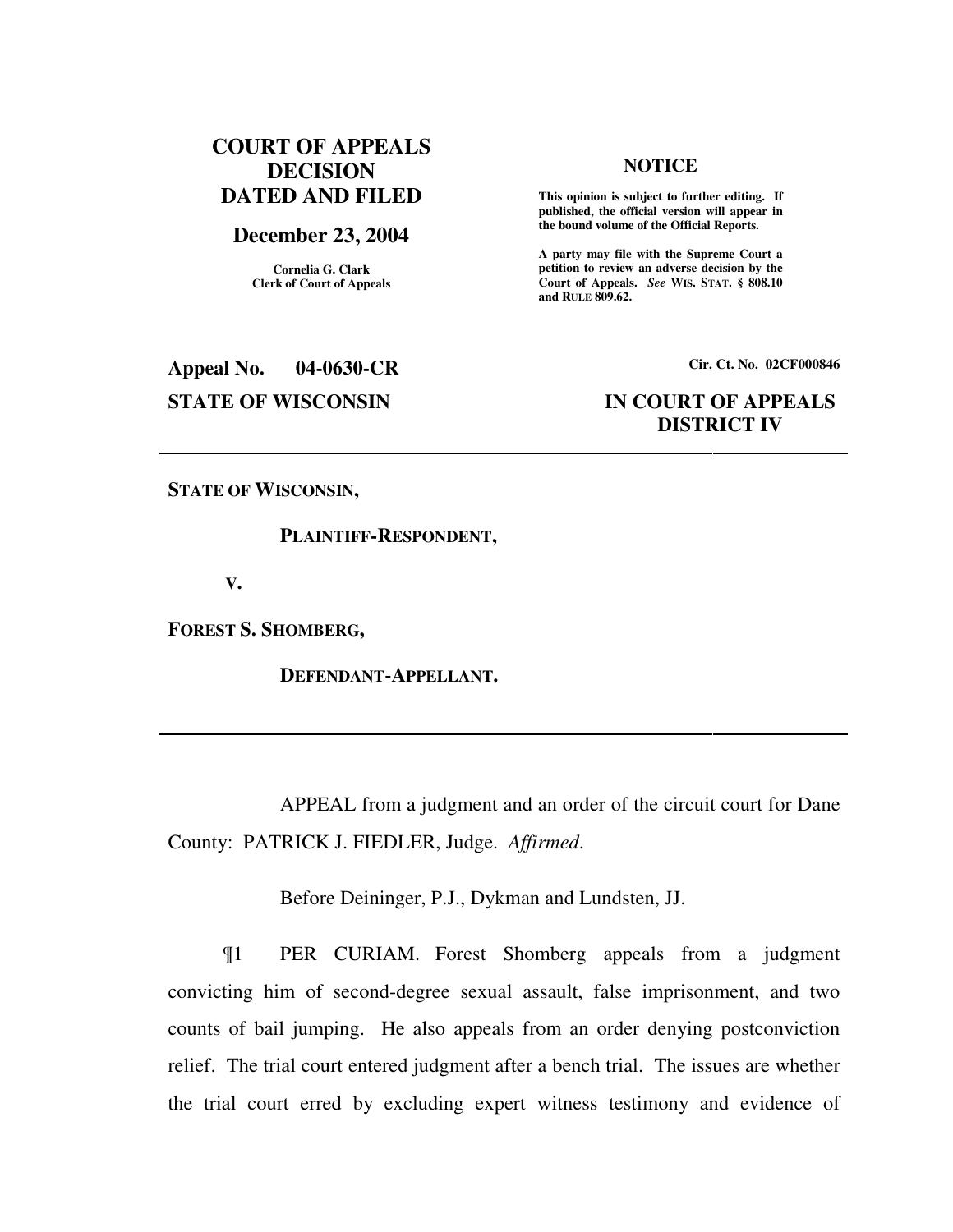Shomberg's willingness to take a polygraph examination. Shomberg also requests a new trial in the interest of justice. We affirm.

¶2 The State charged Shomberg as the perpetrator of a late night assault on a woman walking near the University of Wisconsin-Madison campus. The victim, and a security guard who happened on the scene of the assault, provided descriptions of the assailant. Both subsequently identified Shomberg as the perpetrator during six-person line-ups.

¶3 The State's case relied primarily on the line-up identifications. As part of the defense, Shomberg proffered expert testimony concerning the problematic nature of line-up identifications, and the superiority of sequential identifications. However, the trial court barred testimony from the expert because the court believed that counsel could adequately address the reliability of the identifications, and the method of identification, on cross-examination of the State's witnesses. The court also excluded proffered testimony that Shomberg had volunteered to take a polygraph examination.

¶4 At the close of testimony, the trial court found Shomberg guilty. The court acknowledged that the prosecution turned on the reliability of the two witnesses' identification of Shomberg. In that regard, the trial court found that the two line-up identifications of Shomberg, along with the security guard's in-court identification, proved beyond a reasonable doubt that Shomberg was the assailant. In so holding, the court found that the line-up was not unduly suggestive, or otherwise conducted in less than a fair and impartial manner. The court expressly found credible, testimony that a police officer told the victim that her assailant might not be in the line-up. The court also gave weight to the fact that Shomberg owned a sweater that matched the security guard's description of the assailant's

2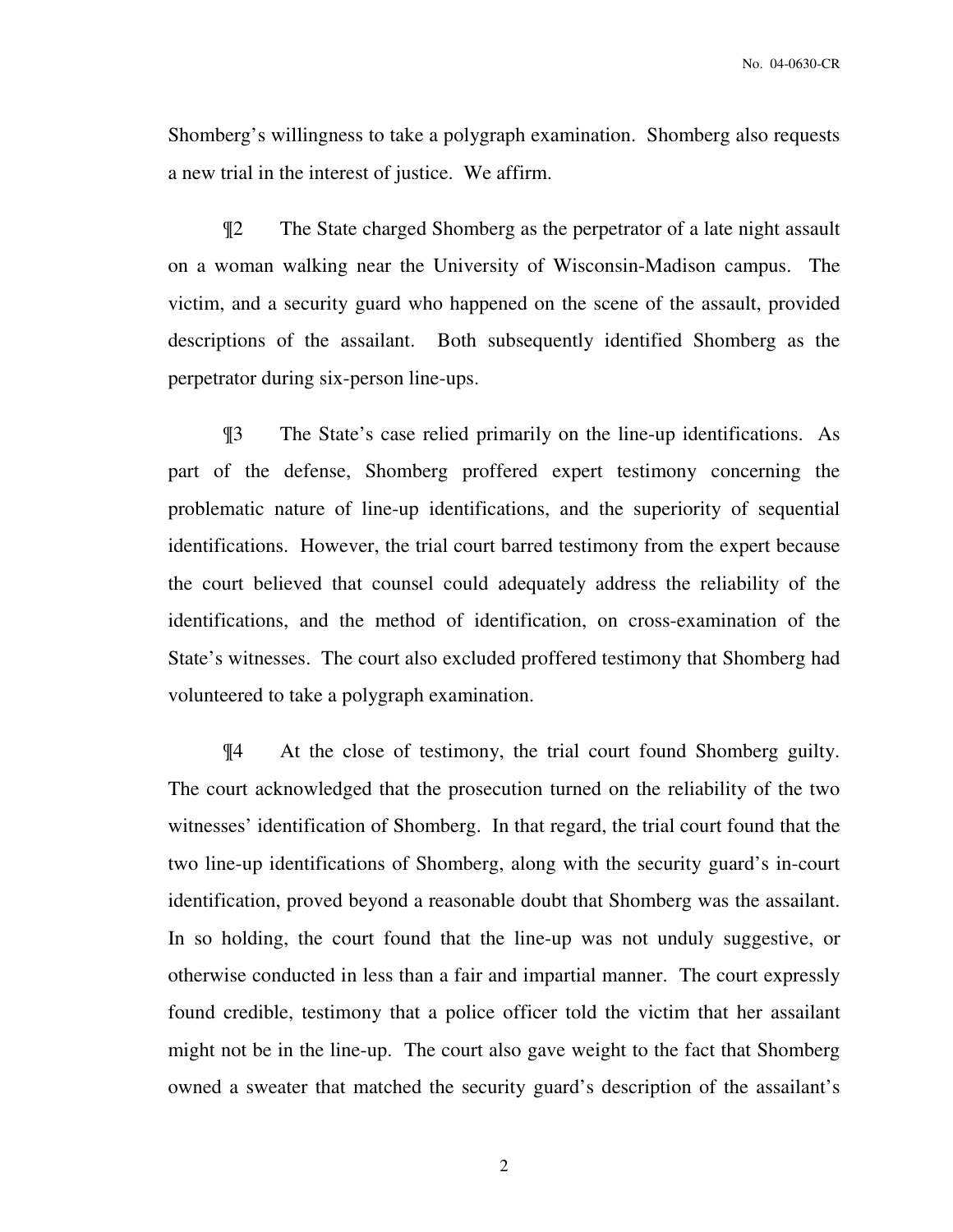sweater. Shomberg appeals after the trial court convicted him and denied postconviction relief.

¶5 We need not decide if the trial court erred by excluding Shomberg's expert, because the exclusion was harmless. The potential unreliability of line-up identifications was an issue thoroughly explored at trial, as were the particular circumstances of the two line-up identifications at issue here. In explaining the verdict, the trial court presented a detailed explanation why it found the identifications accurate and reliable. The court's explanation acknowledged the same concerns that the expert would have addressed in his testimony. The test for harmless error is whether it is clear beyond a reasonable doubt that a rational fact finder would have found the defendant guilty absent the error. *State v. Harvey*, 2002 WI 93, ¶49, 254 Wis. 2d 442, 647 N.W.2d 189. We conclude that a rational fact finder would have found Shomberg guilty even if the proffered testimony had been admitted.

¶6 The trial court properly excluded evidence that Shomberg volunteered to take a polygraph examination. Such evidence is admissible only if the defendant shows that he or she initiated the offer to take the test, the test is available to take, the defendant believed the test would be accurate, and the defendant believed that it would be admissible. *See State v. Pfaff*, 2004 WI App 31, ¶¶26-28, 269 Wis. 2d 786, 676 N.W.2d 562. In his offer of proof, Shomberg did not affirm that he believed the test results were admissible. Nor did he offer proof that he believed the test would accurately measure the truth of the subject's statements. Consequently, he did not meet the four-part standard of admissibility, and has no basis to argue that exclusion was an erroneous exercise of discretion.

3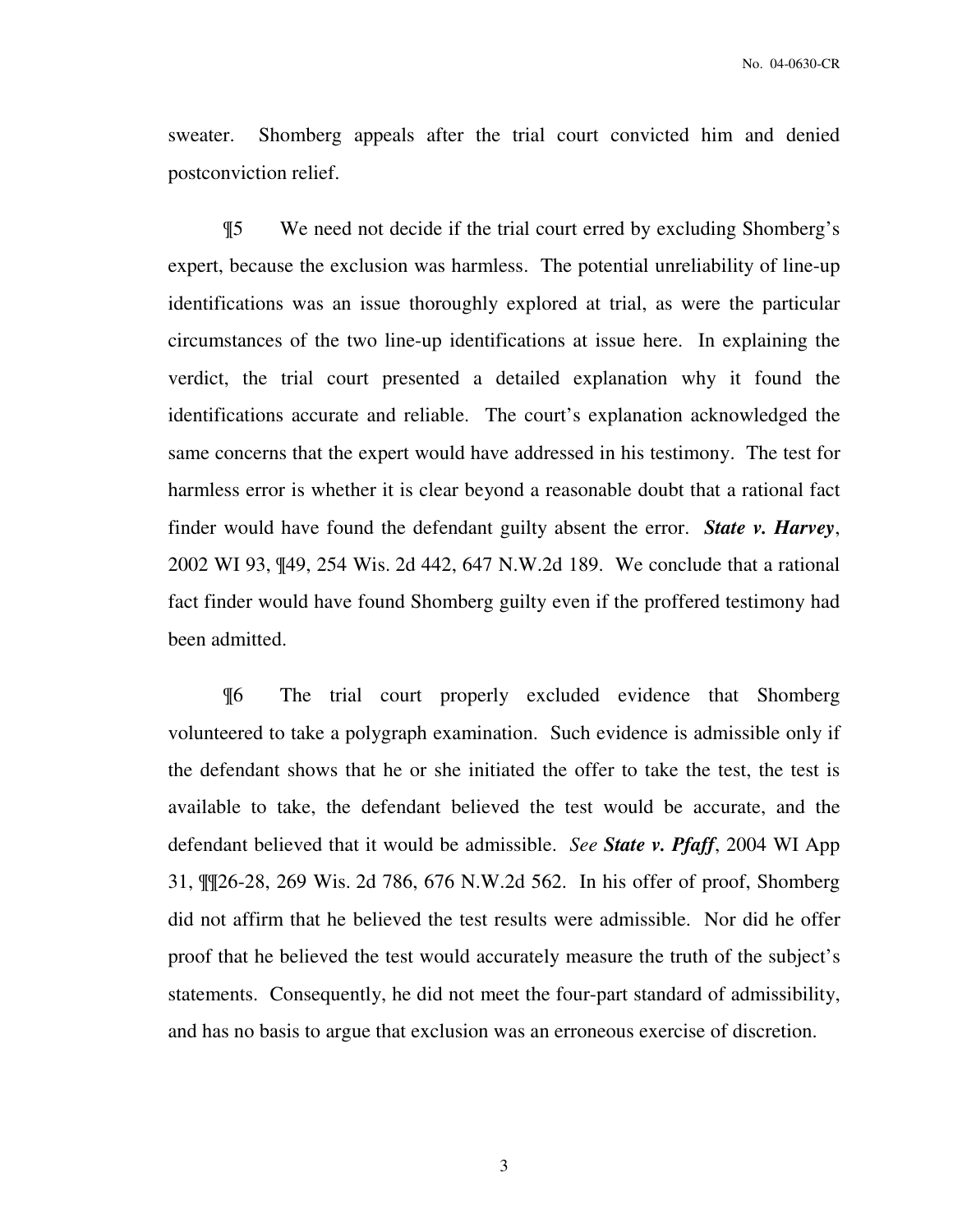¶7 We deny Shomberg's request for a new trial in the interest of justice. We may exercise the power of discretionary reversal if it appears from the record that the real controversy has not been fully tried, or it is probable that justice has for any reason miscarried. WIS. STAT.  $\S 752.35 (2001-02).$ <sup>1</sup> Here, apart from the exclusion of expert testimony, which we have affirmed, Shomberg contends that a new trial is appropriate because he and an alibi witness passed polygraph examinations; the trial court did not hear evidence that Shomberg's heroin use would have reduced his libido the night of the attack; he did not voluntarily waive a jury trial; and important impeachment evidence was not produced concerning a defense witness.

¶8 We conclude that these are not sufficient grounds for a new trial on either ground set forth in WIS. STAT. § 752.35. First, the results of polygraph examinations are inadmissible. *See State v. Greer*, 2003 WI App 112, ¶9, 265 Wis. 2d 463, 666 N.W.2d 518. Second, the only evidence of Shomberg's heroin use was his own brief testimony that he took an unspecified amount on the day in question. Perhaps trial counsel could have developed the issue further, but there is nothing before us suggesting that trial counsel performed deficiently in this regard. Third, Shomberg's claim that he did not voluntarily waive the jury trial is belied by the statements he made during the waiver colloquy. Finally, Shomberg points to untruthful testimony by a prosecution witness concerning that witness's use of alcohol. The witness testified that he had been sober for a year, whereas evidence suggests that he had only been sober for eleven months. The discrepancy is trivial

 $\overline{a}$ 

<sup>&</sup>lt;sup>1</sup> All references to the Wisconsin Statutes are to the 2001-02 version unless otherwise noted.